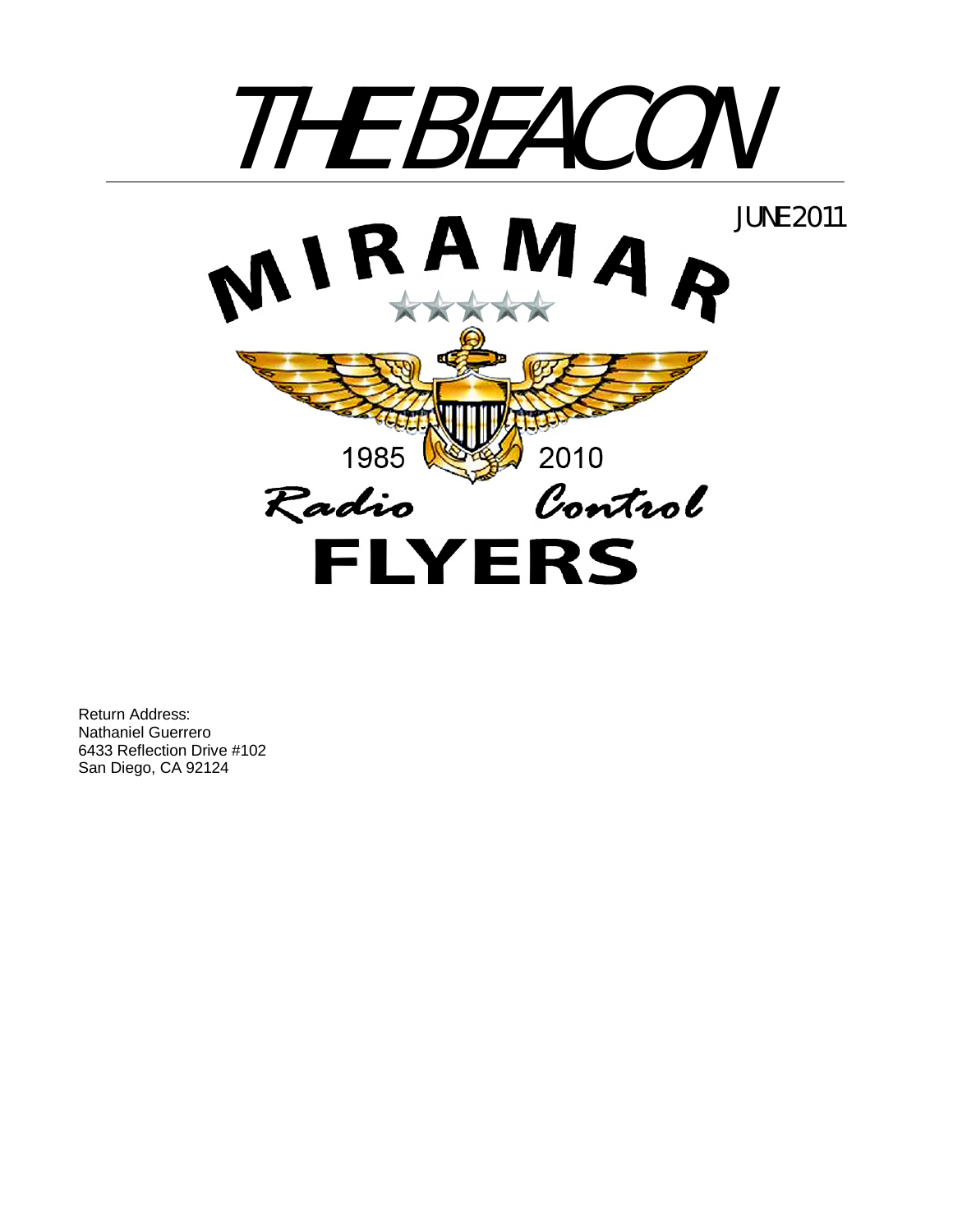# June 2011

The next MRCF Meeting will be on **TUESDAY**, 14 June 2011

Location: American Legion Hall 7815 Armour St.

Corner of Armour and Convoy St.

Board Meeting at 6:30 PM – Gen. Meeting at 7:00 PM

**American Legion Hall at 7815 Armour Street. Hwy 163 TO BALBOA AVENUE, WEST TO CONVOY STREET, LEFT ON CONVOY TO ARMOUR ST., TURN LEFT ONTO ARMOUR AND RIGHT INTO AMERICAN LEGION. ADDITIONAL PARKING IS ACROSS THE STREET AT CARQUEST.** 

# CLUB OFFICERS

President: Jerry Neuberger (619) 258-4477 Secretary: Frank Gagliardi (858) 271-4430 Field Marshal: Sandy Sanderson (858) 695-3095 Safety Coordinators: Don Robinson (858) 271-6452

Newsletter Editor: Nathaniel Guerrero (858) 240-2215 Email: nguerrero@san.rr.com

| <b>Vice President:</b>         |                |
|--------------------------------|----------------|
| <b>Curtis Kitteringham</b>     | (760) 746-5913 |
| Treasurer:                     |                |
| George Sager                   | (858) 748-0868 |
| Helicopter Chairman:           |                |
| Darren Hauptman                | (619) 948-1948 |
| Membership Chairman:           |                |
| <b>Tom Mulder</b>              | (619) 804-8596 |
| membership@miramarrcflyers.com |                |

Club Webmaster: Darren Hauptman Darren@miramarrcflyers.com www.miramarrcflyers.com

# **CLUB FLIGHT INSTRUCTORS**

Any club member who wishes to have some assistance should call one of our designated instructors. There is no duty instructor at the field, so you must prearrange a time with someone on this list.

> Name Number Richard Barndt (858) 213-5740 Frank Gagliardi (858) 271-4430 Curtis Kitteringham (760) 746-5913 Barry Mattingly (760) 753-1318 Jerry Neuberger (619) 258-4477 Paul Stenberg (760) 743-5458 Tom Mulder (619) 804-8596 (858) 530-0586 Roy Rapheal (858) 538-5485 Darren Hauptman (619) 948-1948

Spring's here! Please be aware of the spring critters that are now out, namely snakes! And the ticks!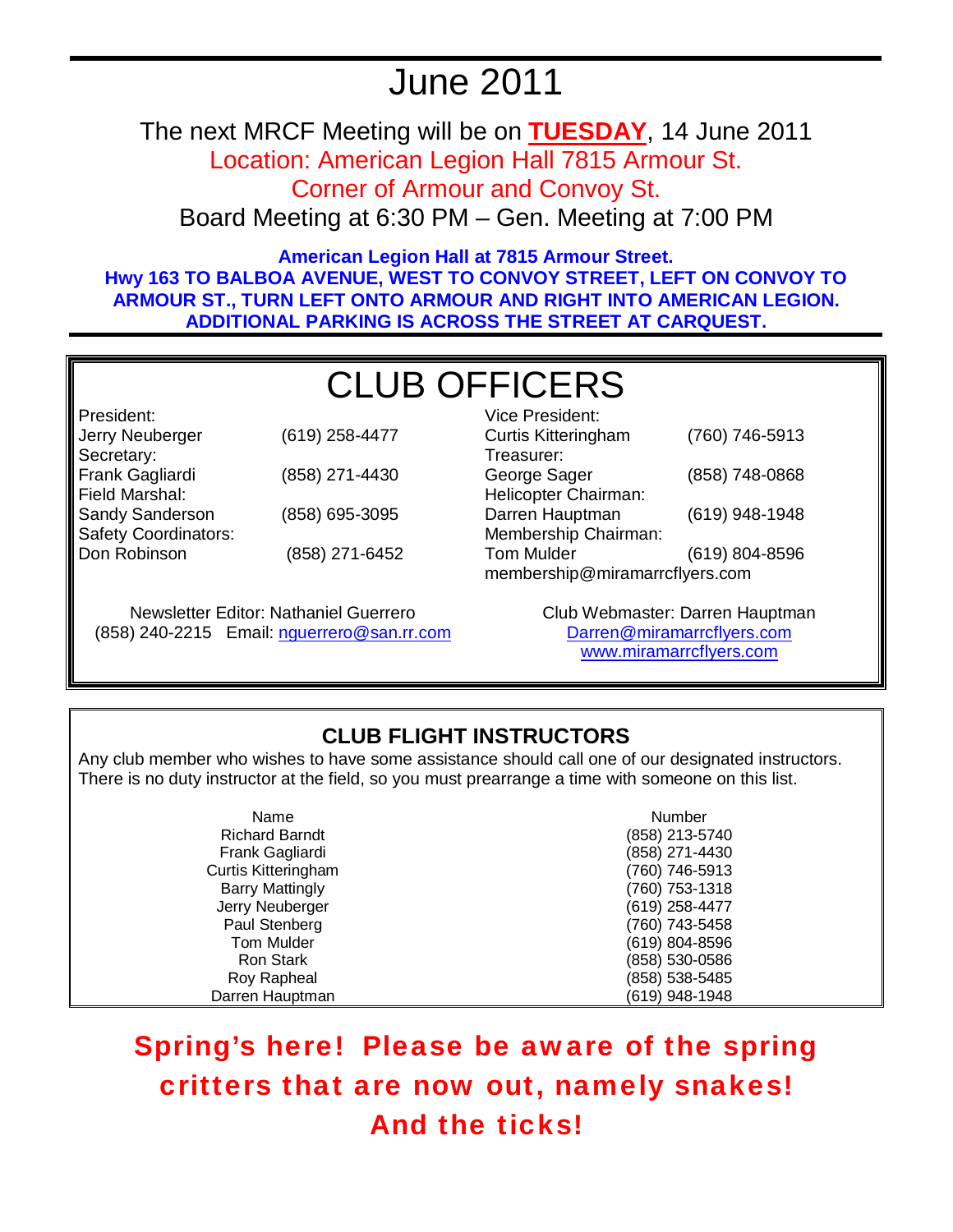## **From the Left Seat:**

AMA is 75 years old this year. There will be an anniversary celebration in Muncie July 14th - 17th. Should be a great time with open flying and numerous events planned, wish I could make it, but Navy business calls. Details are available at ama75.com.

In the last 4 weeks I've been to D.C., Dallas, Texas and Bremerton, Washington. You can't cross the street in D.C. this time of year without sweating, the windblown rain in Dallas was so bad I was afraid I was going to be blown away and drown and it's still cold in Bremerton. Even though it's been an unusual year for weather, we really do have the best weather for flying in the country here in San Diego.

With the start of summer comes the start of our event schedule. We really do have the premier flying site in San Diego and we're fortunate to be able to share it with other modelers, oh, and the income from having these events helps the treasury too. Time to start thinking about signing up and coming out to help with the events. I'm going to qualify that last sentence, stop thinking about it and do it!

See you at the field!

Jerry

## **From the Right Seat:**

We are now into the Miramar Event calendar. I would like to Thank all the members that helped at the first open cockpit day, we have are first field event June 11-12th the IMAC contest.

Please check the web for the upcoming events, just a reminder that summer is on its way and the fire season is about to start so heads up when at the field.

As always I thank the members that are always there to help.

**Curtis** 

# **Safety Coordinator:**

I am just about finished with all the cataract surgery on my eyes and will be able to see better than everso be warned that I will be back out at the field and able to really see what is going on. I will expect to see that everyone is following all the basic safety rules, doing all maneuvers north of the center line and that all the pilots are standing on the appropriate "footprints' behind the fences!

Reminder: When there is a need for safety glasses, be sure to wear good safety glasses, not the inexpensive hardware store variety. In a recent accident at the field the pilot's safety glasses were shattered by flying parts.

Fly safe.

Don Robinson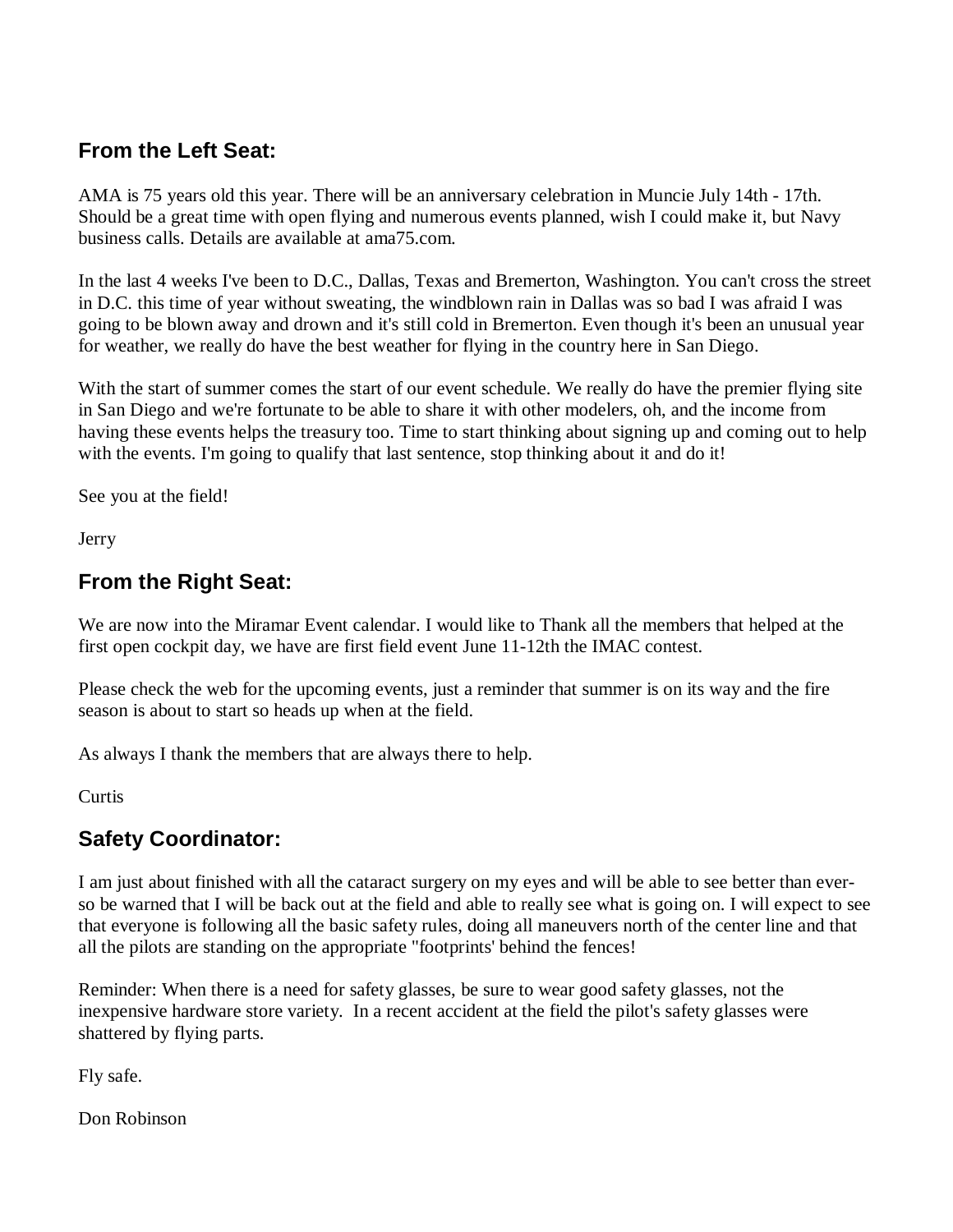## **Field Marshal:**

No comments for this month.

### **Helicopter Chairman:**

No comments for this month.

#### **Membership Chairman:**

No comments for this month.

**10 May 2011 Miramar Radio Control Flyers Minutes of the Meeting** 

**Held at the American Legion Hall**

#### **President called the meeting to order at 1903 hrs.**

The pledge of allegiance was recited by the membership.

The Treasurer's report was presented and accepted by the membership. The membership made a motion to accept the report. Motion was made and seconded. The report was accepted by the membership.

The Secretary's report was presented and accepted by the membership. The membership made a motion to accept the report. Motion was made and seconded. The report was accepted by the membership.

Guest at the meeting – Jim Lebarron

New Member – Richard Jarron

Safety – Don Robinson – Members are again cautioned to make low altitude high speed passes north of the centerline of runway and not toward the flight line area.

Field Marshal – Sandy Sanderson – The new tabletops have been painted and the club was reminded that members should clean the table after using them, especially in the run-up area.

#### **OLD BUSINESS**

Silent Electric Flyers of San Diego – Forwarded their agreement with us requiring their members to sue all 2.4Ghz Radios while flying at the new indoor site.

LeRoy discussed a report on the Weedwacker Scale Fly In and the improvements to their field. The dirt pile has been cleared and the field should be complete in a week or so. The removal of the pile has allowed more cars to be able to park in at the field.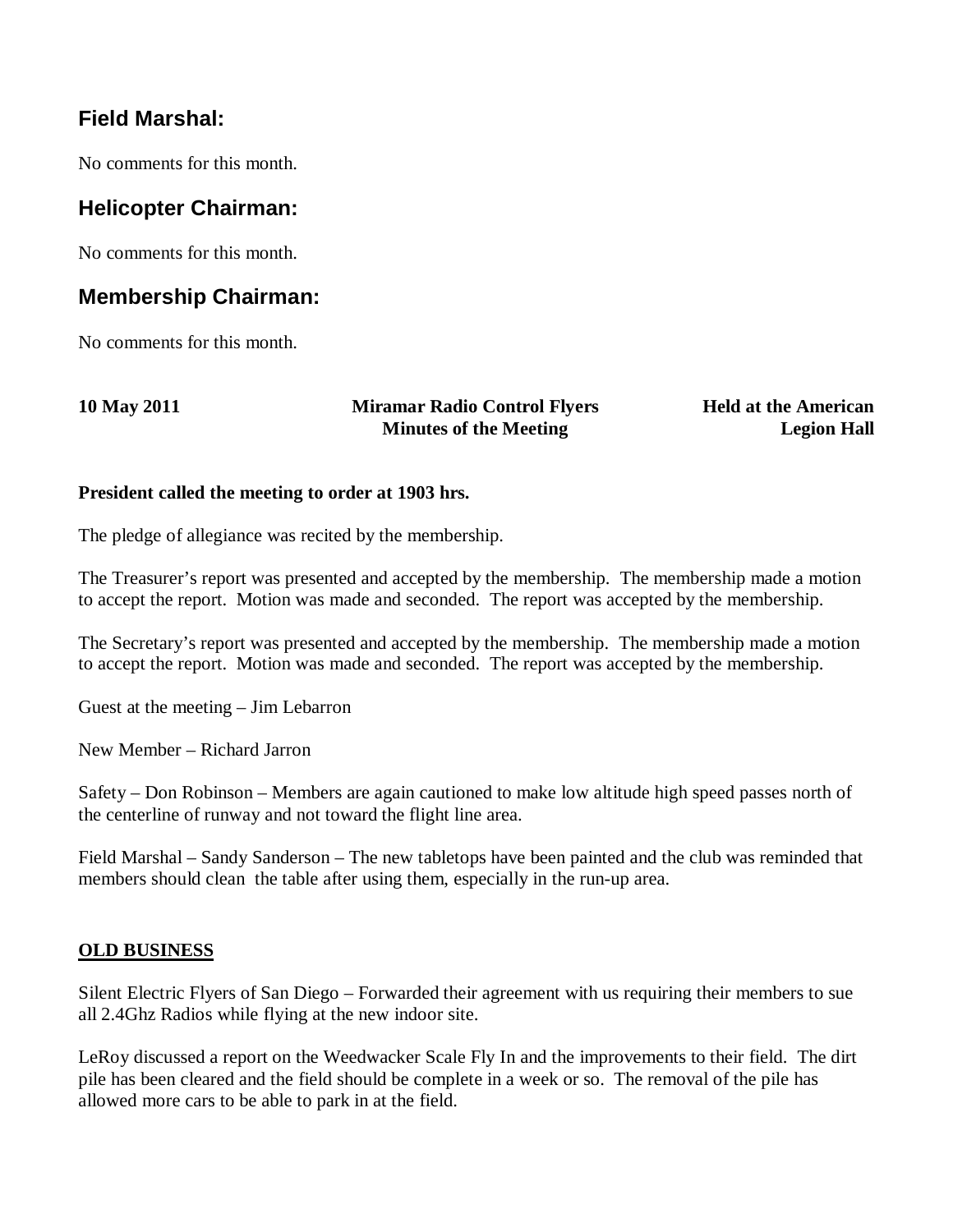#### **NEW BUSINESS**

Our club speaker equipment (PA system) at the field is missing some parts. If anyone has these parts, please return them to the field or let any of the board members know that you have borrowed them.

Our agreement with MCAS Miramar and NAVFAC Southwest Division has been approved for another year for use of our flying field.

Mark Lukens suggested the club purchase a portable generator for field use. A motion passed to by a 3500 Watt generator for club use. It will help on our many club events at the field.

Upcoming club events – May  $22<sup>nd</sup>$  is the first Leatherneck Museum model display. A special motorcycle fun bike event and military display will be there. Gates open at 9AM. Lunch will be available. Bring your models.

#### **EVENT SCHEDULE**

TO ALL MEMBERS: Darren has set up a calendar on the website to schedule the events. Please go to www.miramarrcflyers.com and click on the EVENTS tab at the top of the page. If you have any suggestions, please contact Darren at Darren@miramarrcflyers.com.

June 11 and 12 – IMAC contest at field July 9 and 10 – Rotors over Miramar Helicopter Fly In at field July 23 – Second Open Cockpit Day – Flying Leatherneck Museum July 30 – Aerospace Museum sponsored Flight of Fancy Fly In at field Sept  $26<sup>th</sup>$  to Oct 2 – Miramar Air Show (dates include week prior being shut down for practice of participants) October 8 – Club Members Day at the field November 12th - Veterans Day Flyin December 3th - Toy for Tots flyin December 13th - Christmas Dinner

**Meeting adjourned at 1917 hrs.** 

# **ITEM TO BUY OR SELL**

I'm looking for a kit to buy that Hobby People used to sell. It is the Global F8F Bearcat Profile fuselage. If kit not available, maybe someone has the set of plans for one. Ron Stark